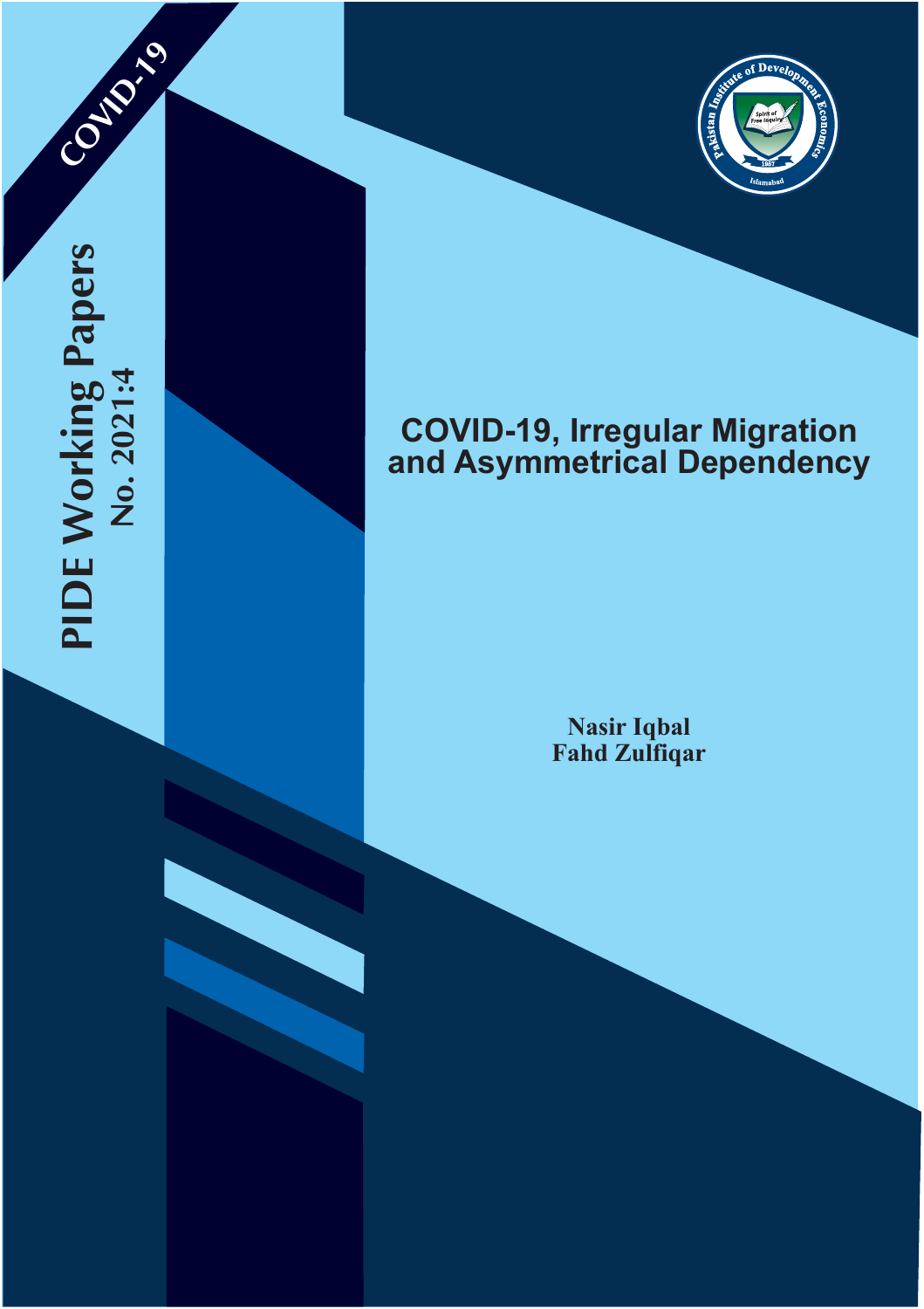**PIDE Working Papers No. 2021:4**

# **COVID-19, Irregular Migration and Asymmetrical Dependency**

**Nasir Iqbal** *Pakistan Institute of Development Economics, Islamabad.*

*and*

**Fahd Zulfiqar** *Pakistan Institute of Development Economics, Islamabad.*

# **PAKISTAN INSTITUTE OF DEVELOPMENT ECONOMICS ISLAMABAD 2021**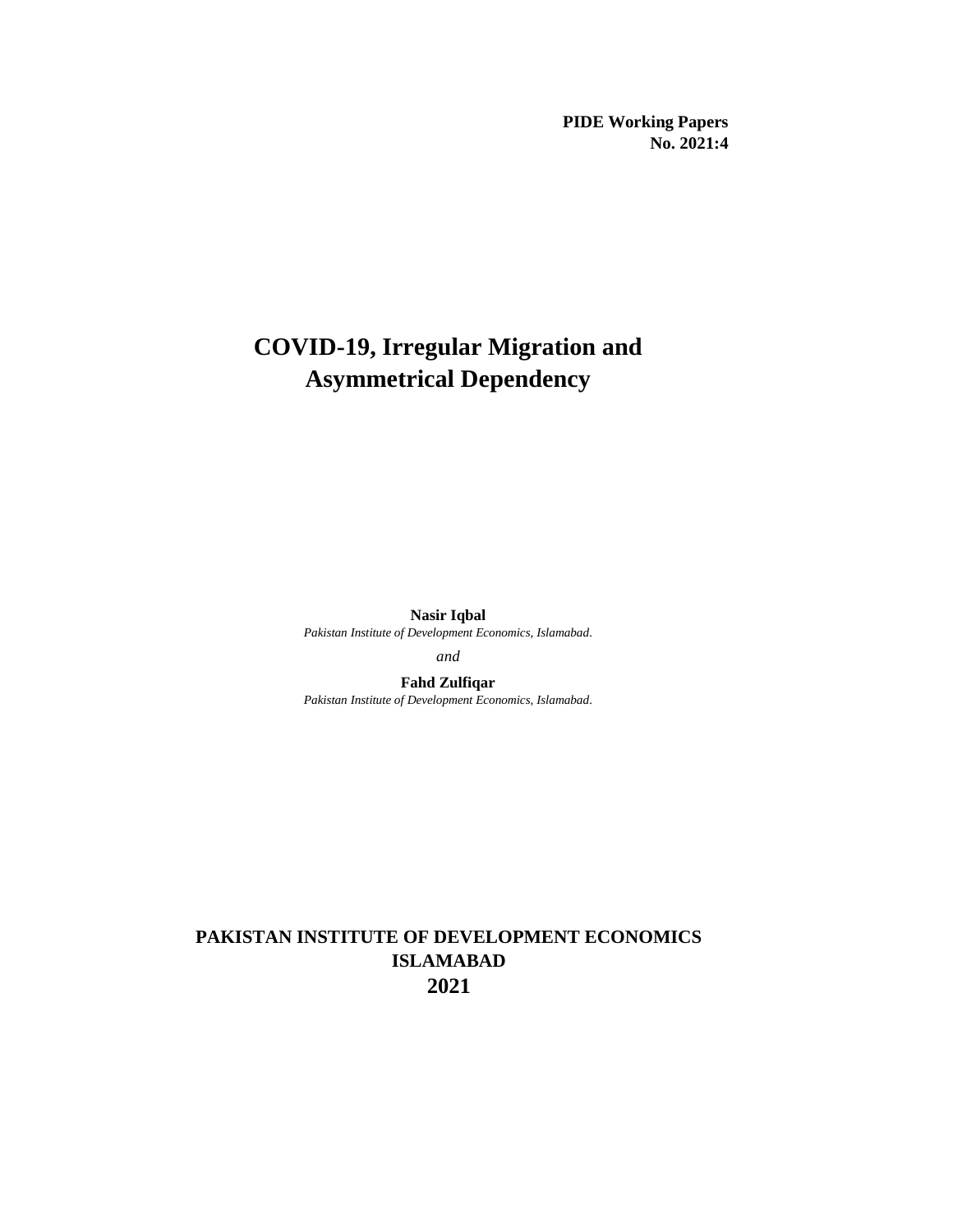*Editorial Committee* Idrees Khawaja Saman Nazir Shahid Mehmood

> *Disclaimer:* Copyrights to this PIDE Working Paper remain with the author(s). The author(s) may publish the paper, in part or whole, in any journal of their choice.

Pakistan Institute of Development Economics Islamabad, Pakistan

*E-mail:* publications@pide.org.pk *Website:* http://www.pide.org.pk *Fax:* +92-51-9248065

Designed, composed, and finished at the Publications Division, PIDE.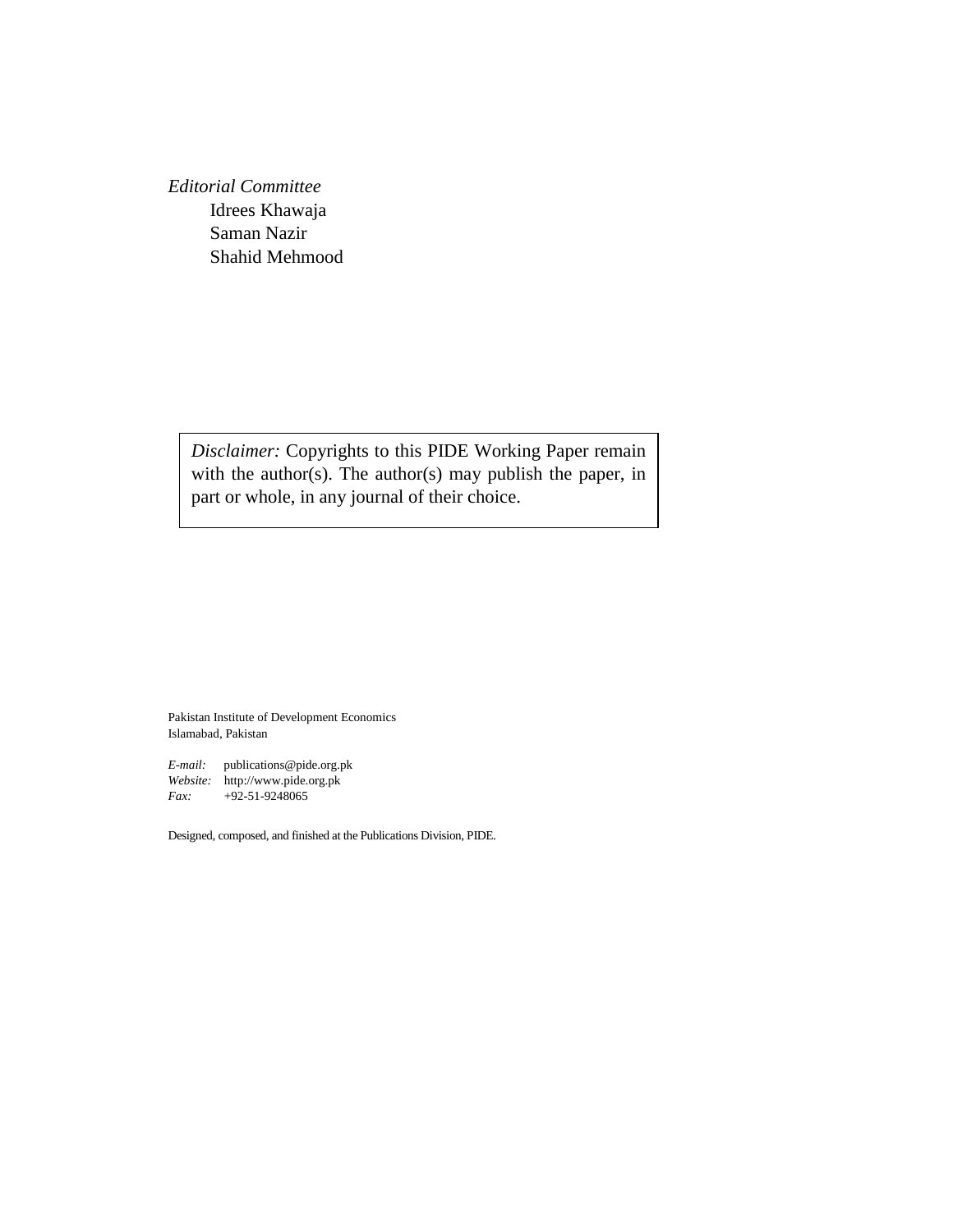# **C O N T E N T S**

|    |                                                                             | Page |  |  |  |  |  |
|----|-----------------------------------------------------------------------------|------|--|--|--|--|--|
|    | <b>Abstract</b>                                                             | v    |  |  |  |  |  |
|    | 1. Introduction                                                             |      |  |  |  |  |  |
| 2. | <b>Migration from Pakistan: Stylised Facts</b>                              |      |  |  |  |  |  |
| 3. | <b>Why Irregular Migration? Literature Review</b>                           |      |  |  |  |  |  |
| 4. | Data and Methodology                                                        |      |  |  |  |  |  |
|    | 5. Findings: Pakistani Irregular Migration and the Challenge of<br>COVID-19 |      |  |  |  |  |  |
|    | 5.1. Why Migrate Illegally?                                                 | 5    |  |  |  |  |  |
|    | 5.2. COVID-19 and Economic Vulnerabilities of Illegal Migrants              | 6    |  |  |  |  |  |
|    | 5.3. The Role of State and Government                                       | 6    |  |  |  |  |  |
|    | Coping Strategy, If Any?<br>5.4.                                            | 7    |  |  |  |  |  |
|    | 5.5. Securitisation of Border                                               | 8    |  |  |  |  |  |
|    | The Role of Federal Investigation Agency (FIA)<br>5.6.                      | 8    |  |  |  |  |  |
|    | 5.7. The Vulnerably Poor                                                    | 9    |  |  |  |  |  |
|    | 5.8. The Need for Doable Interventions                                      | 9    |  |  |  |  |  |
|    | 5.9. Visual Analysis                                                        | 9    |  |  |  |  |  |
|    | 6. Conclusion                                                               | 11   |  |  |  |  |  |
|    | <b>References</b>                                                           | 12   |  |  |  |  |  |

# **List of Table**

| Table 1. |          |  |  | Institutions and Policies to Regulate International Migration from |  |  |
|----------|----------|--|--|--------------------------------------------------------------------|--|--|
|          | Pakistan |  |  |                                                                    |  |  |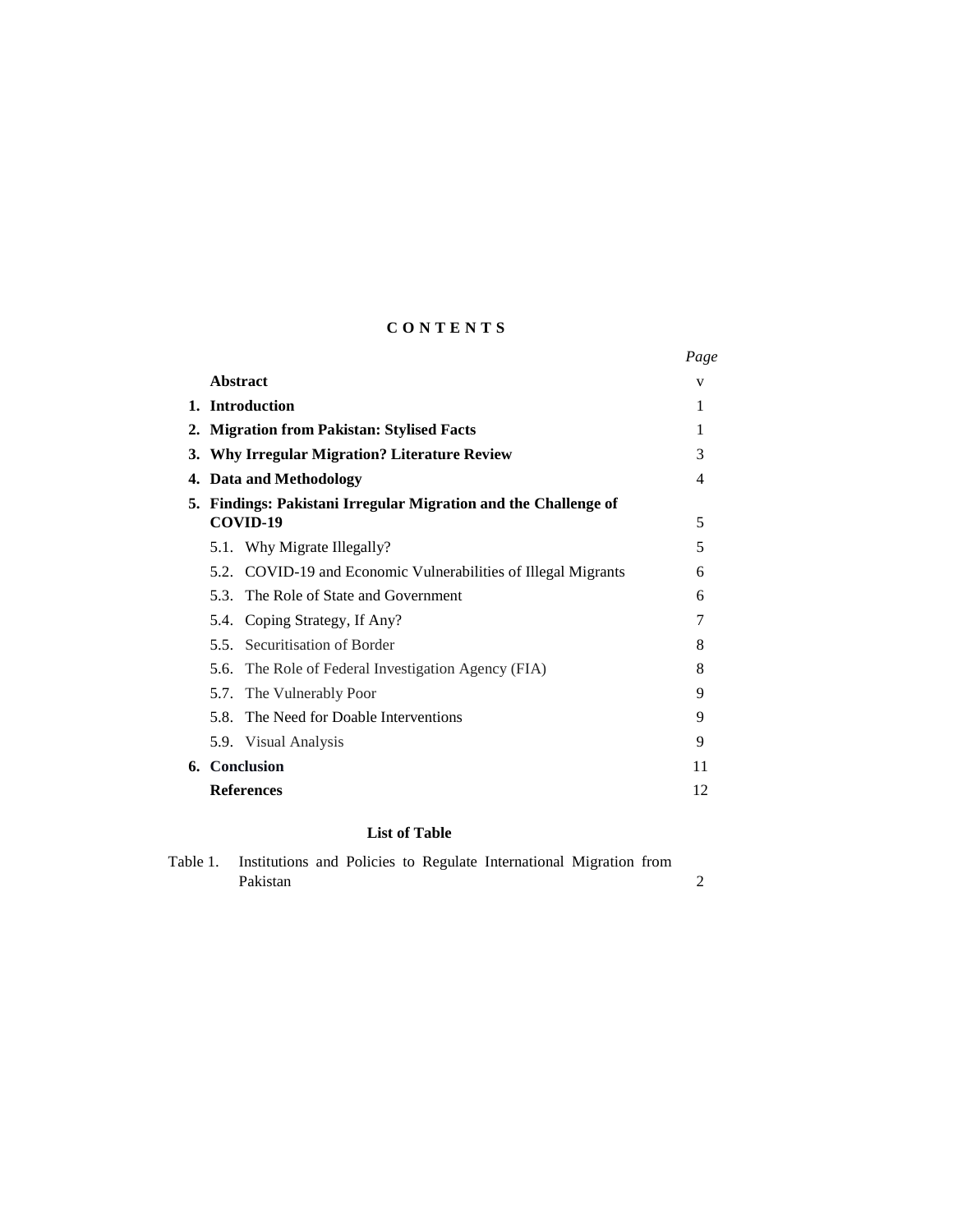# **ABSTRACT**

This study explores the process of irregular migration that drives people to opt for illegal channels to migrate. The study further examines the impact of the COVID-19 pandemic on the socio-economic vulnerabilities of irregular migrant workers. We find that due to COVID-19, irregular migrants suffered job losses, with only a few cases of job restoration. Their predicament is compounded given their questionable legal status, economic vulnerabilities, the stance of governments of the host and origin countries, vulnerability to poverty, and resort only to social capital as social security. We suggest that the governments should intervene to facilitate irregular migrants during pandemics.

*Keywords:* COVID-19; Irregular Migration; Pakistan; Europe

(v)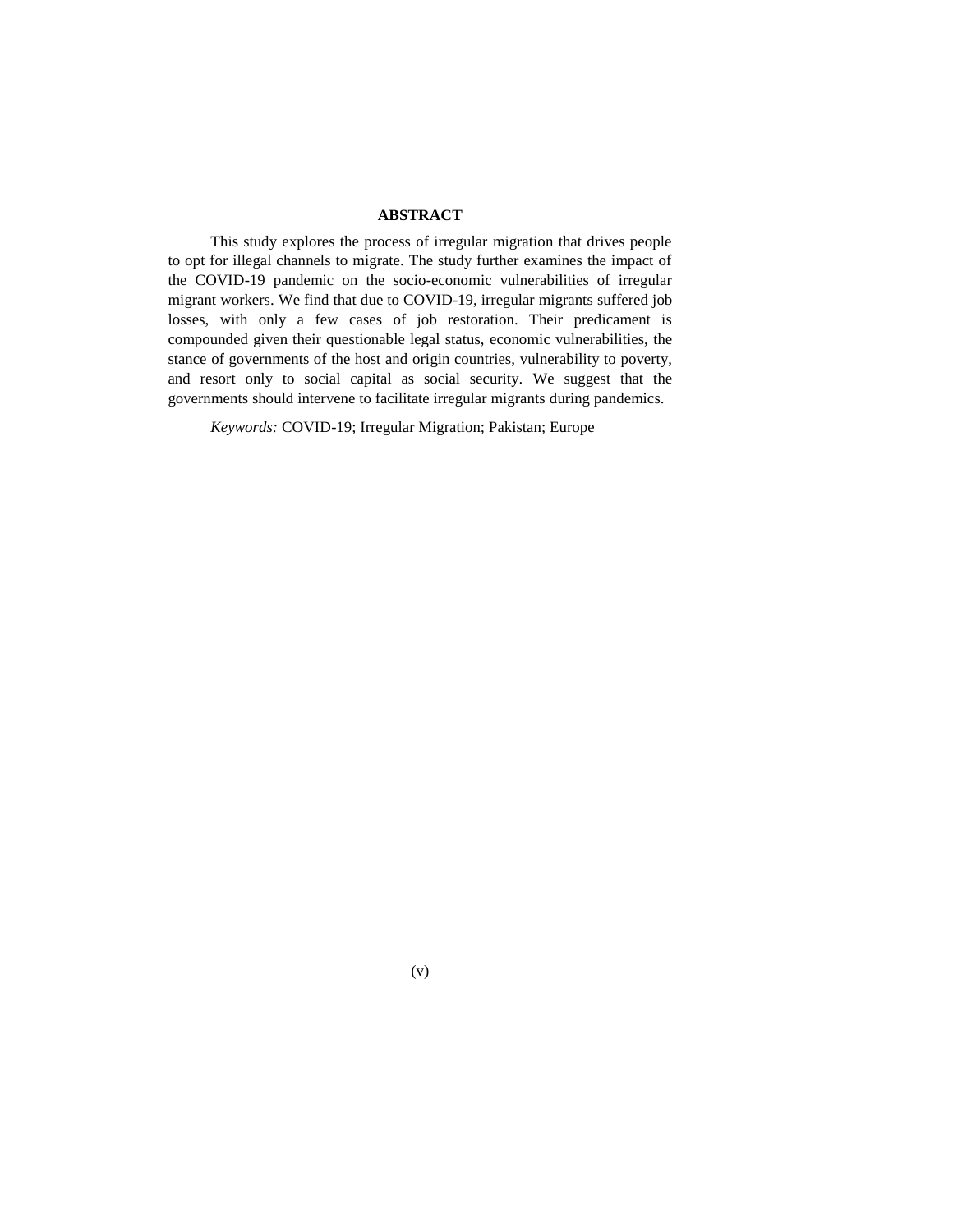# **1. INTRODUCTION**

In the wake of a debate on the migration-development-security nexus, the situation of COVID-19 has put irregular migrants into greater socio-economic and health vulnerabilities. Most of the irregular migrants across the globe are absorbed in the informal sectors of the host countries. Hence outlining their health, social and economic crises during COVID-19 is a matter of academic and policy concern of current research. Over the last two decades, particularly, the notion of irregular migration has added to human sufferings and vulnerabilities. The irregular migration puts pressure on the host and origin countries on three levels: micro (individual, concerning human choices, behaviours, and survival), meso (organisational, societal, and structural), and macro (political and social policy).

We explore the process of irregular migration that drives people to opt for illegal channels to migrate from Pakistan to other countries, mainly Europe.<sup>1</sup> The study further examines the impact of the COVID-19 pandemic on the socio-economic vulnerabilities of irregular migrant workers.

The rest of the paper is structured as follows: Section 2 provides an overview of migration trends from Pakistan, focusing on irregular migration. Section 3 presents brief literature on the reasons underlying illegal channels of migration. Section 4 explains the data and research methodology. Section 5 offers findings based on qualitative interviews, and the last section gives policy recommendations to facilitate irregular migrant workers during a pandemic.

# **2. MIGRATION FROM PAKISTAN: STYLISED FACTS**

Pakistan provides an interesting locus to study irregular migration. Since 1970, more than 11 million people have proceeded abroad for employment, mainly to Gulf Cooperation Council (GCC) countries (around 96 percent migration to GCC countries). Approximately 52 percent of migrant workers from Punjab, 26 percent from Khyber Pakhtunkhwa, and 9.5 percent from Sindh (Arif et al. 2019); (GOP, 2020). Among the skilled workers (42 percent), most were involved in semi-skilled workers such as; welders, secretaries, masons, carpenters, and plumbers. Another category of labour migration comprised unskilled labourers (39 percent) such as agriculturists, labourers, or farmers.

Apart from legal migration, there is massive irregular migration from Pakistan, especially to Europe. The number of irregular migrants is unknown, and the issue comes to the fore only when migrants are deported back to Pakistan or apprehended as illegal

 $\overline{\phantom{a}}$ 

<sup>&</sup>lt;sup>1</sup>The irregular migration includes people; (i) who enter a country's border without proper permission; (ii) who may have entered country by following legal procedures but have remained there after expiry of visa or work permit, and iii) who are facilitated by migrant smugglers or human traffickers in their cross-border movement.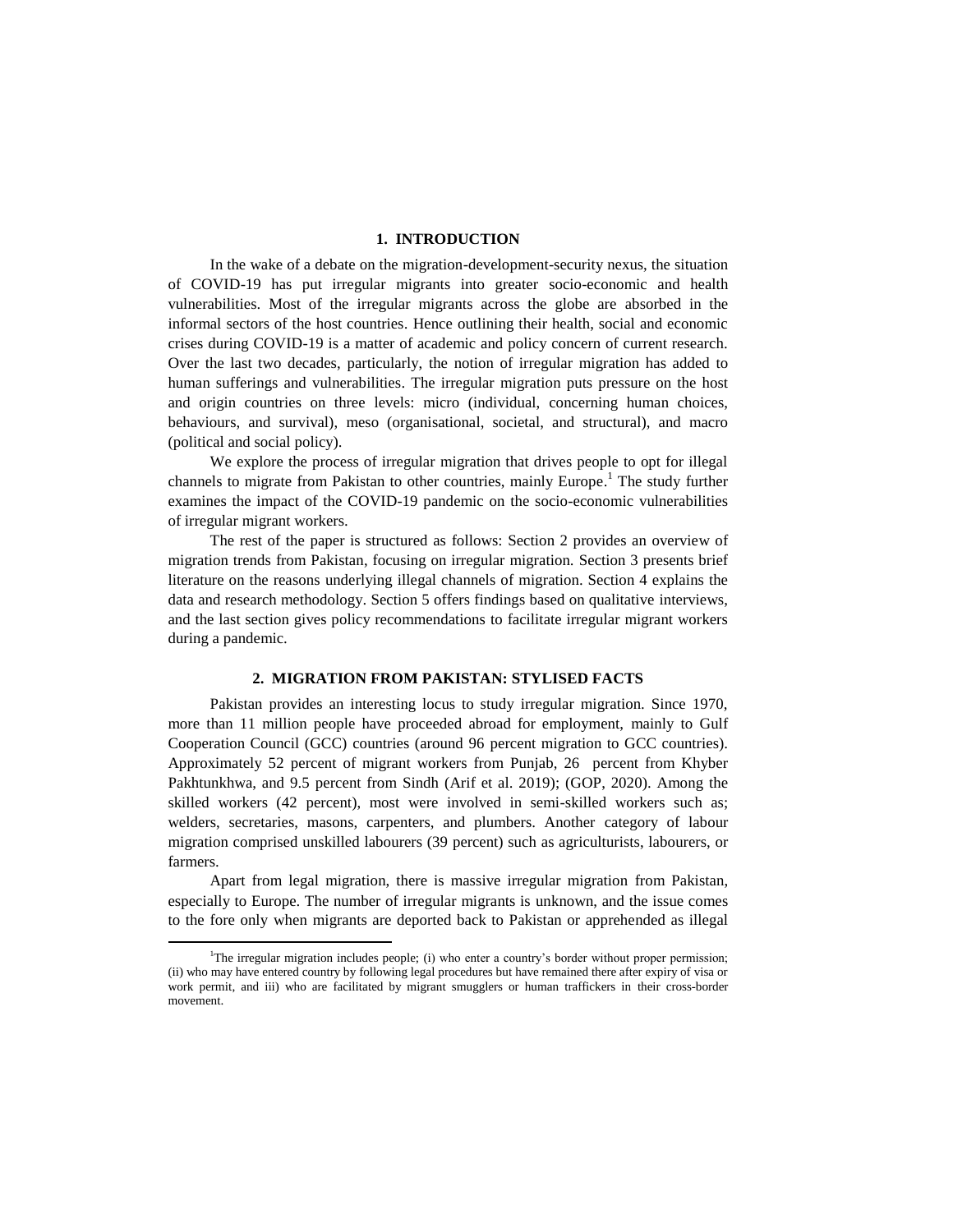residents of the host country (Shah et al. 2020). More than 85 percent of all deportees are coming back from the Gulf. About 6767 irregular migrants entered Europe in 2017. Iran deports over 20,000 Pakistani migrants every year. In the last four years, Iran has expelled 80040, Turkey deported 10476 individuals, and European Union exiled more than 20,000 Pakistanis. (Shah et al. 2020)

There is no single coherent policy that comprehensively covers different types of migration. Also, specific policy on how to deal with irregular or illegal migration is lacking (Iqbal 2016). Policy frameworks available for dealing, one way or the other, with irregular migration and concerned organisations are indicated in Table 1 (IOM 2019). These organisations and policies address and cater to emigrants, immigrants, and illegal/legal dimensions of migration. Understanding the role and practices of these organisations is critical for understanding the social processes involving irregular migration. Yet, there are lacunae when it comes to the role of informal institutions, in particular the social institutions on which this research tends to focus.

|                                                       | Institutions and Policies to Regulate International Migration from Pakistan                                     |
|-------------------------------------------------------|-----------------------------------------------------------------------------------------------------------------|
| <b>Institutions</b>                                   | Objectives                                                                                                      |
| Ministry of Interior                                  | Registration, immigration, naturalisation, regulation,                                                          |
|                                                       | entry, and exit of foreigners, and anti-smuggling.                                                              |
| <b>Migration Management Cell</b>                      | Mandate specifies to coordinate with multiple ministries,                                                       |
|                                                       | organisations, and stakeholders to combat human                                                                 |
|                                                       | trafficking.                                                                                                    |
| National Aliens Registration Authority                | Registration and specification of unregistered foreigners.                                                      |
| Ministry of Labour, Manpower and<br>Overseas Pakistan | Consists of three organisations functioning under its<br>mandate:                                               |
|                                                       | Overseas Pakistanis Foundation, Bureau of Emigration                                                            |
|                                                       | and Overseas Employments, and Overseas employment                                                               |
|                                                       | corporation                                                                                                     |
|                                                       | The Bureau of Emigration and Overseas Employment, in                                                            |
|                                                       | particular, is responsible for regulating and protecting                                                        |
|                                                       | Pakistani migrant workers.                                                                                      |
| <b>Federal Investigation Agency</b>                   | Responsible for carrying out investigations on anti-                                                            |
|                                                       | terrorism, and human trafficking.                                                                               |
| Policies                                              | Objectives                                                                                                      |
| Naturalisation Act, 1926                              | Specification of rules and regulations about                                                                    |
|                                                       | naturalisation processes. Specifications of eligibility                                                         |
|                                                       | criteria, identifying definitional lacunas, and ascertaining<br>application procedures are covered in this Act. |
| Pakistan Citizenship Act, 1951                        | Specification of rules of gaining and losing Pakistani                                                          |
| Pakistan Citizenship Rules, 1952                      | citizenship.                                                                                                    |
| The Registration of Foreigners Act, 1939              | Specification of registration requirements for foreigners.                                                      |
| The Foreigners Act, 1946                              | Authorises Federal Government to modify or change                                                               |
|                                                       | conditions for foreigners entering and leaving the country.                                                     |
| Passport Rules, 1974                                  | Specification of rules and regulations for acquiring                                                            |
|                                                       | Pakistani passports.                                                                                            |
| The Emigration Rules, 1979                            | Specifies rules and regulations for emigration from Pakistan.                                                   |
|                                                       | Deals with laws related to work licensing abroad,                                                               |
|                                                       | minimum wage levels, and age.                                                                                   |

Table 1 *Institutions and Policies to Regulate International Migration from Pakistan*

*Source:* Author's formulation.

 $\overline{a}$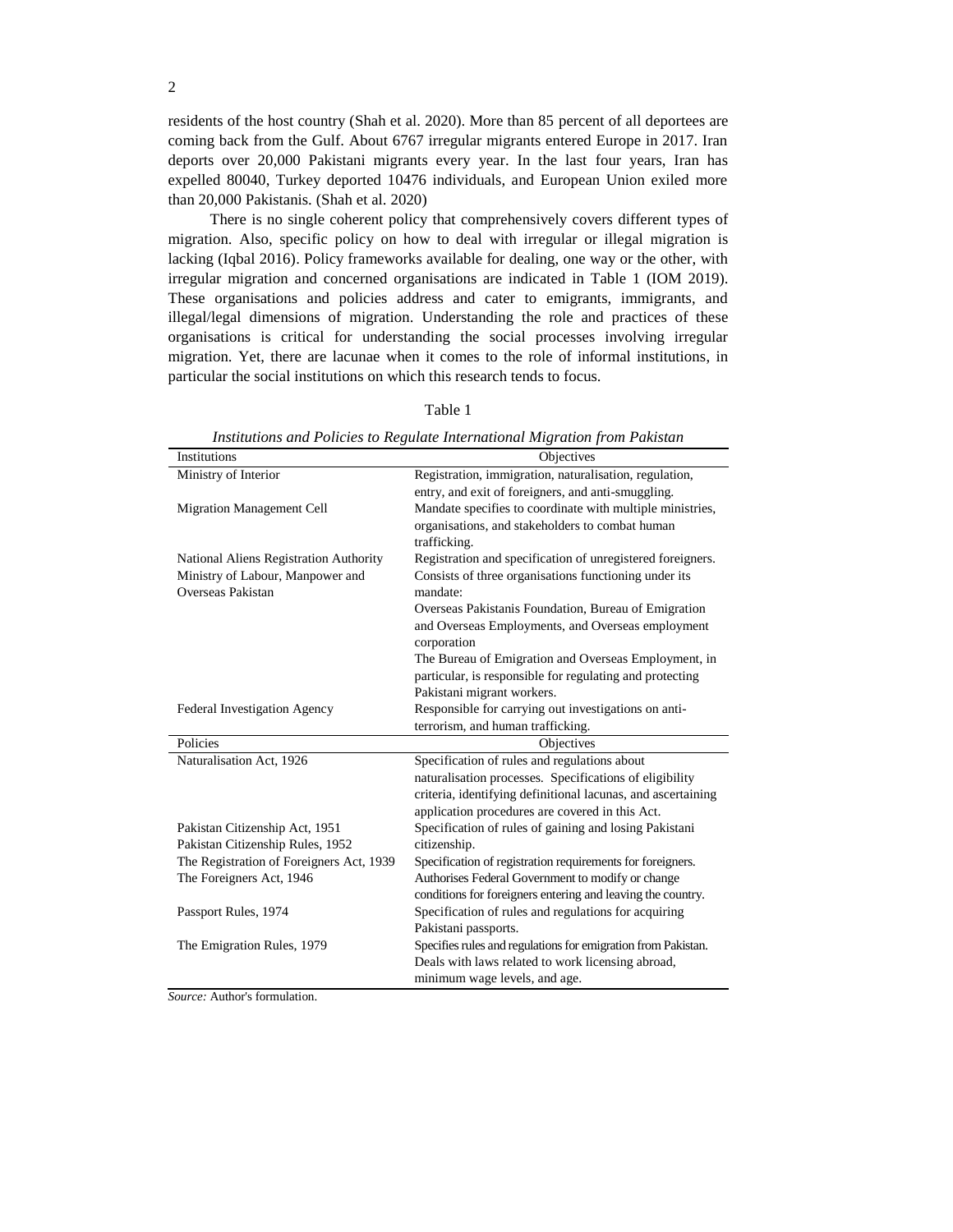# **3. WHY IRREGULAR MIGRATION? LITERATURE REVIEW**

Pakistan is an exciting space to study irregular migration in contemporary and temporal settings, particularly COVID-19 (Iqbal 2020). Apart from legal migration (around 11 million people have proceeded abroad since 1970), there is massive irregular migration, especially to Europe, from Pakistan.

Numan  $(2020)$ ,<sup>2</sup> while articulating the plight of migrants who use illegal channels for migration to the European countries, especially Germany, notes that the pandemic has resurfaced layered nature of social, economic, political, and ethnic divides and the inequalities linked to each. The COVID-19 has re-emphasised that access to a good quality standard of living and medical care has never been equally distributed globally, nationally, and locally. The cross-border restrictions have cramped many irregular migrants in tight living spaces where maintaining social distancing is impossible.

The literature suggests that several socio-economic factors compel an individual to use the illegal channel for migration. Iqbal (2020) shows that the poor are the most adversely impacted by the pandemic and the subsequent lockdowns as they lack resources for self-sustenance.<sup>3</sup> Among the poor are those who work in informal sectors, mainly daily wage workers, and those who work in the agriculture sector for livelihood.<sup>4</sup>

Numan (2020) finds that find three factors that explain irregular migration: (i) The *fundamental* factors such as population growth, social disintegration, environmental disorder, and economic reorganisation. (ii) The *proximate* factors that trigger people to migrate, including migration, low income, unemployment, labour demand in host countries, social conflicts, and viable opportunities in foreign lands. (iii) The *sustaining factors* such as network, resource and knowledge, travel possibilities, and home and host countries' legislation.

One of the widely reported reasons for migration is poverty (Arif et al. 2019). The Pakistan Action Plan for Combating Human Trafficking also accepts poverty as the fundamental reason for irregular migration. Tahir et al. (2018) allude to the cognitive functioning and social preferences that induce people to improve their quality of life, which is possible only if they migrate to other countries. Besides, the high cost of acquiring a visa, the cost of compliance with legal procedures and documentation provides another reason for people to opt for irregular migration (Amjad et al. 2017; Shah et al. 2020).

The relation between illegal migrants and recruiter/employers/institutions is asymmetrical. It is based on inequality where the later exploits the former. In this regard, the focus of the current paper is on socio-spatial mobility which binds both illegal migrants and recruiters with each other. Dependencies among social actors are the result of controlling the actions and resources of one social actor by another actor. The notion of *asymmetry* is grounded in the fact that exploitation and expropriation is in the hands of one social actor, and another is at the receiving end. In such an interplay among social actors and asymmetries existing among them, some actors are at a loss because one's autonomy is contingent on someone else's dependency. In this context, dependent actors are pushed towards subservience so that they cannot exit from these vicious cycles, or

 $\overline{\phantom{a}}$ 

<sup>2</sup> https://www.sapiens.org/culture/pakistan-covid-19/

<sup>3</sup> https://pide.org.pk/pdf/PIDE-COVID-Bulletin.pdf

<sup>4</sup> https://www.routedmagazine.com/covid-pakistan-perspective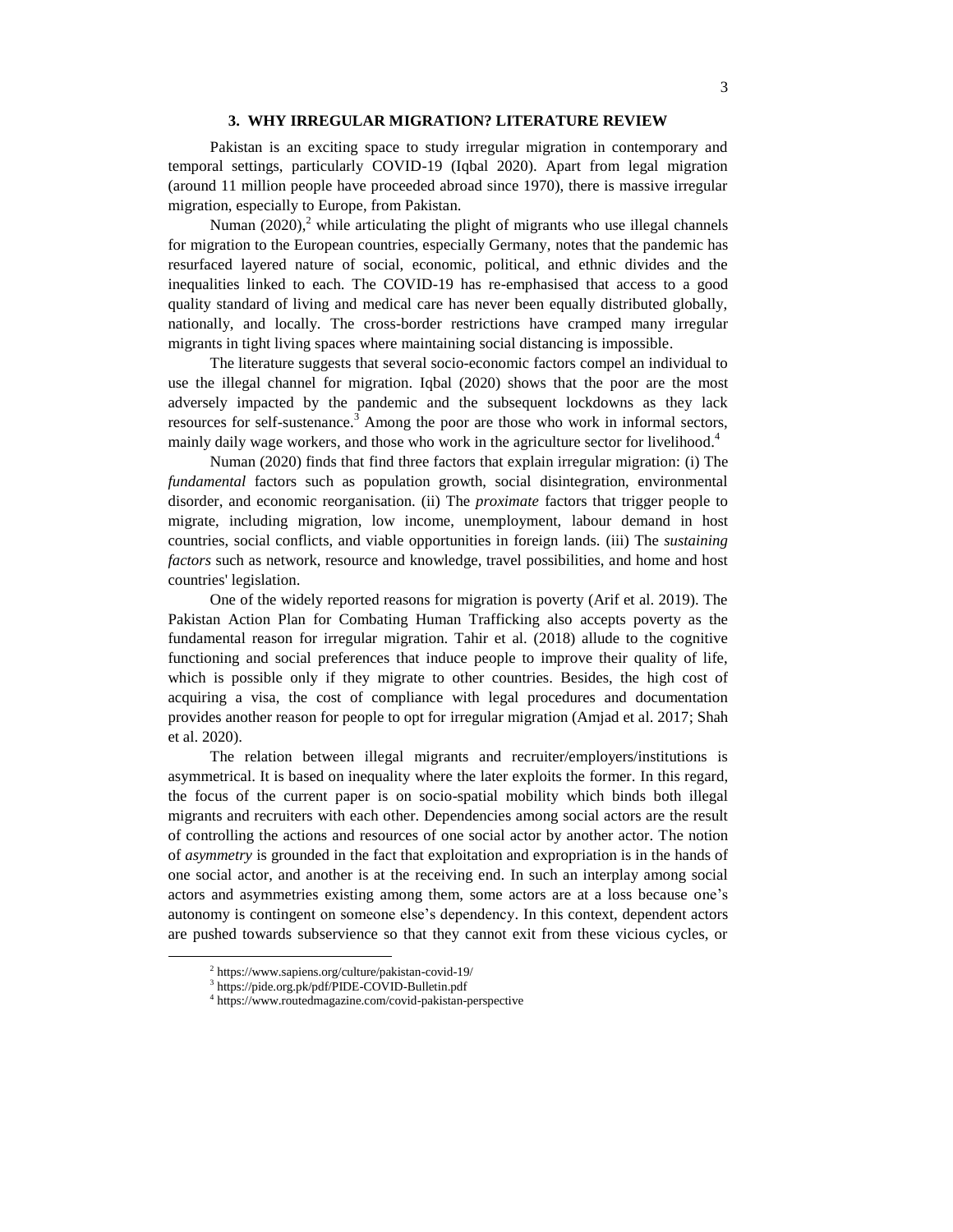articulate their voices, or exert their agencies. We have focused on these themes in the section on visual analysis.

In Pakistan, different individuals and agents facilitate the process of irregular migration. These agents include labour recruiters, immigration lawyers, travel agents, brokers, housing providers, remittances agencies, and customs officials. Institutions such as the International Organisation for Migration (IOM) also provide official resettlements. NGOs, facilitate and provide assistance and shelter to migrants and refugees. These agents and individuals are being grouped and described by analysts to create a new migration industry, including migrant smugglers and human traffickers. The economic profits accrued by this industry not only justify its existence but also add to its momentum.

#### **4. DATA AND METHODOLOGY**

This study uses qualitative approach to achieve the objectives mentioned in Section 1. We aim to investigate the relationship between irregular migration and social variables such as legal course, social capital, coping mechanisms, and social security. Using purposive sampling we selected respondents for telephonic interviews. The respondents were working as irregular migrants in the informal sector of host countries namely Greece, Germany, the UK, Italy, and North America.

The study uses a descriptive research design to articulate the relationship between irregular migration, social capital, coping mechanism, and social security, among others. Chawla and Sondhi (2018) and Bryman (2012) among others suggest this method. Using the proposed design, we aim to provide a comprehensive and detailed explanation of the relationship between irregular migration and work, survival, and life in the wake of COVID-19.

The study uses various data sources to examine the impact of the COVID-19 pandemic on irregular migrant workers' socio-economic well-being. For trend analysis, this study uses secondary data published in various reports on irregular migrants, including reports published by international organisations, local researchers, and official websites.

For impact analysis, we collected primary data using the telephonic interview. Our data collection units include irregular migrants who have opted for irregular channels of migration to travel to European countries (Germany, Italy, UK, and Greece) and North America. Telephonic interviews were conducted with the respondents identified by key informants (social researchers who had prior research experience on the subject matter). The instrument used for conducting interviews was an interview guide. Using purposive sampling, we conducted ten telephonic interviews. Key informants helped us in identifying the status of irregular migrants. Our criterion was; (i) the respondent must be currently in the host country, (ii) has been impacted socio-economically due to COVID-19 and (iii) has a questionable legal status in the host country. Another important criterion for selecting respondents was their absorption in the informal sector in the host countries, and that their employability had been adversely impacted due to COVID-19.

Informed consent was obtained from the respondents interviewed—that is the objectives of the study were communicated to the respondents, and after their approval to take part in the study, they were interviewed. The data was recorded, transcribed, translated, and then themed under different categories. Bold (2011) among others suggests this method.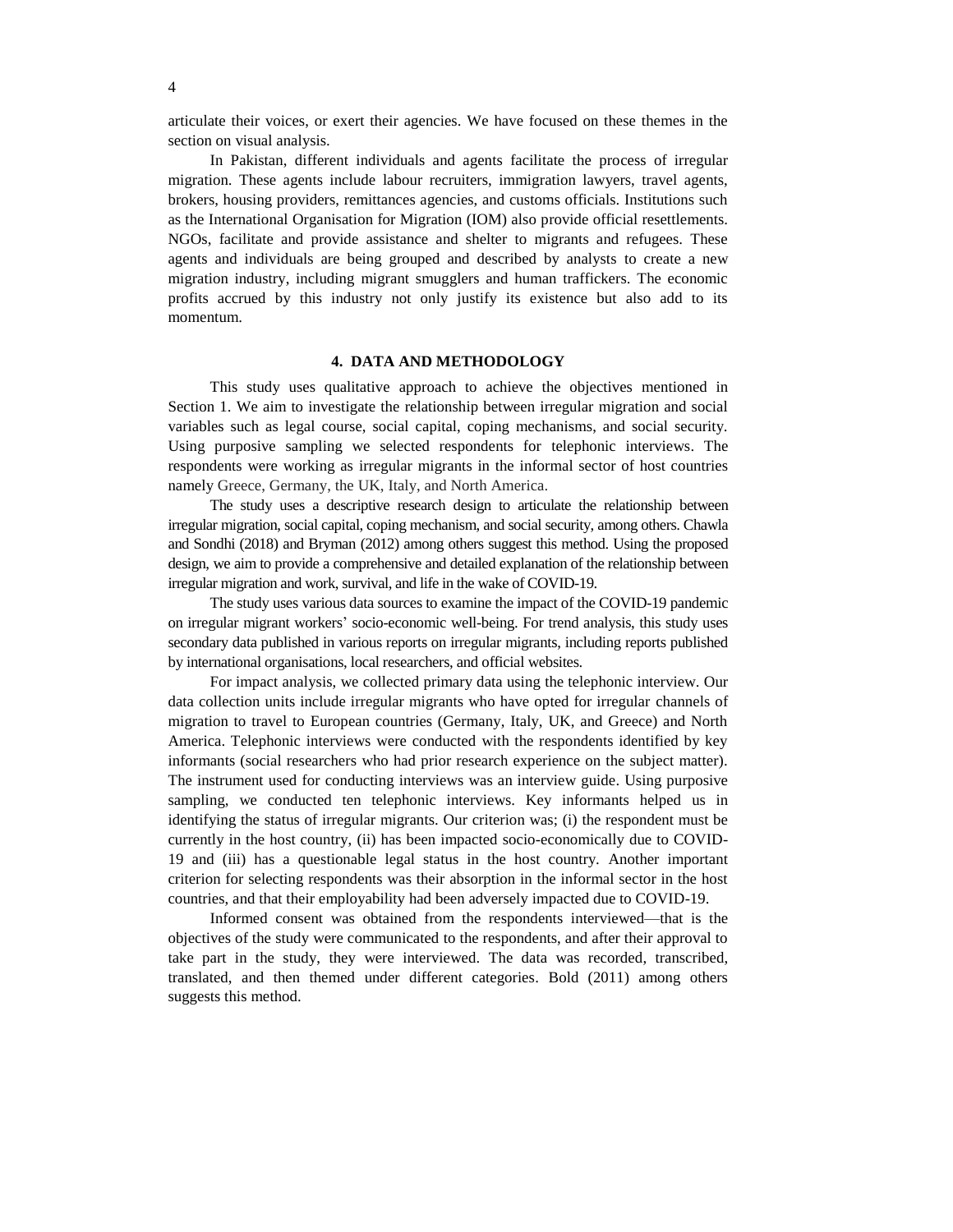The tool of qualitative content analysis provided a detailed explanation for understanding the social processes through which migrants go through and, while doing so, how dependent they become on other social actors. For this reason, we have analysed short documentaries using qualitative content analysis.

# **5. FINDINGS: PAKISTANI IRREGULAR MIGRATION AND THE CHALLENGE OF COVID-19**

## **5.1. Why Migrate Illegally?**

Due to COVID-19, irregular migrants have lost jobs, which in a few cases have been restored. The issues of legality vs. illegality of their status, economic vulnerabilities, the role of governments of the host and origin countries, irregular migrants as vulnerably poor, and only the social capital as serving as social security are some of the key findings in terms of what kinds of adverse circumstances illegal migrants face.

Several reasons, as quoted by the respondents, are stated in the following. These findings reflect on the reasons of the future dependencies of people on each other for illegal migration. The second point reflects on the facilitation provided by the extended family and the recruiters who reached out to help people become dependent as illegal migrants. It is detailed in the subsequent sections that people become dependent for their physical survival on these recruiters during traveling, and some have even lost their lives along the way.

Several reasons have been quoted by the irregular migrants to opt for illegal channel to migrate, these include:

- Due to widespread unemployment and huge wage differentials between the developed and developing countries, people from remote areas, rural or periurban areas willingly opt for illegal migration.
- Before opting for illegal channels to migrate, two respondents had tried legal channels but were not allowed to migrate legally. Consequentially, they opted for illegal migration.
- In some cases, family unification was the impetus, and the helping hands were extended by the already-settled members of the family in the foreign countries.
- With a surplus of labour and lack of employment opportunities, respondents looked out for various avenues to secure livelihoods in foreign countries whose major lure is the higher wages for the working class. The information of high earnings is not confirmed in literature; instead, it reached out to them through social networking.
- One respondent being part of a left-wing political was abducted from his native town and upon release, he was scared of his life in KPK. Given the threat to his life he migrated through the illegal channel. He was facilitated by the people who had already undergone the process. Thus conflict in the origin countries may also lead to irregular migration.
- Cross-cultural differences, higher life expectancy, better business opportunities, and better living standards are some other reasons quoted by the respondents who opted to migrate.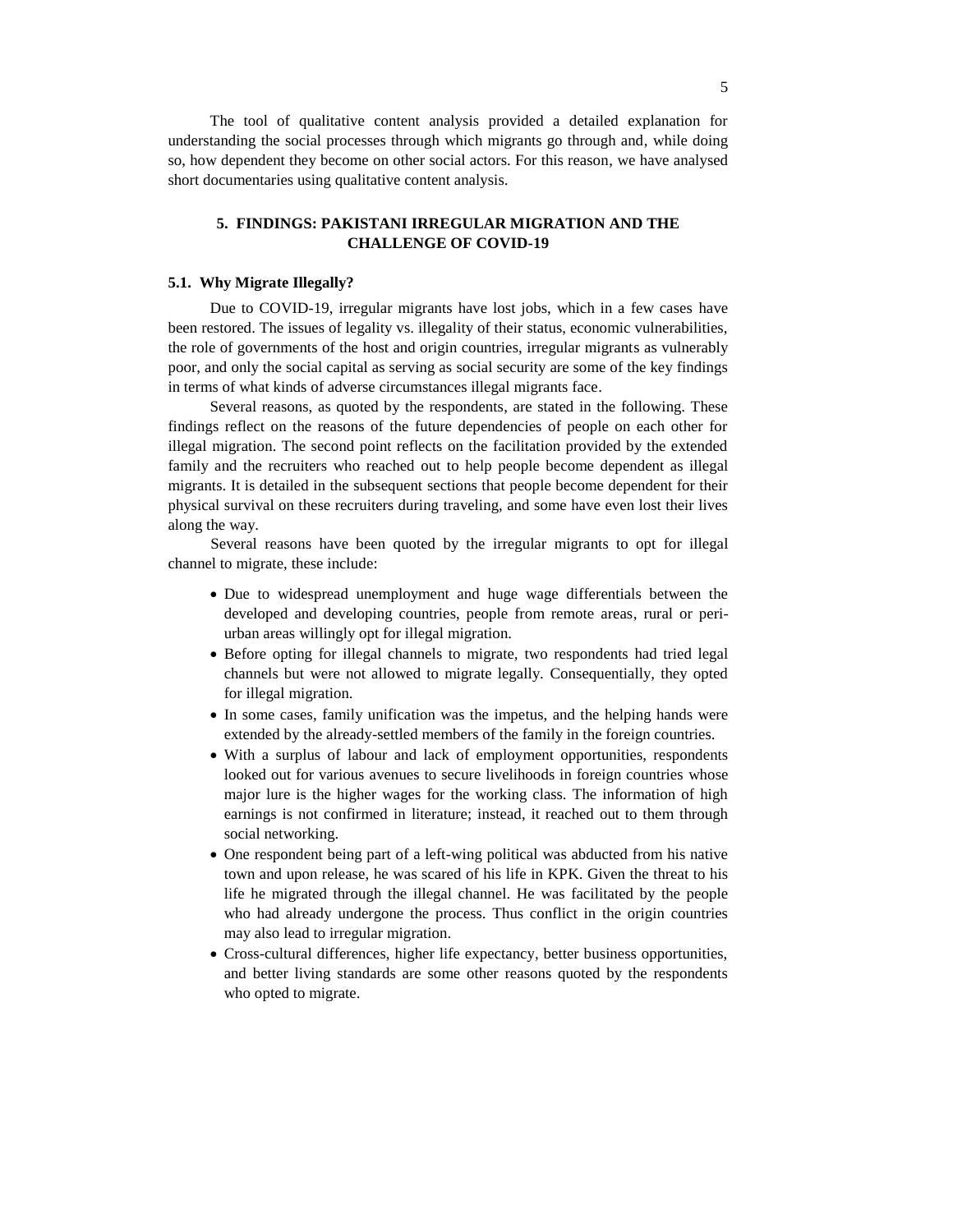#### **5.2. COVID-19 and Economic Vulnerabilities of Illegal Migrants**

There are no statistics to substantiate the exact number of irregular migrants in Pakistan. UK government agencies approximate that around one million irregular migrants are residing in the UK. Among them are thousands of Pakistanis who are extremely vulnerable people in the country for the following reasons:

- Irregular workers, lacking work permits, have to work in the informal sector mostly under compromised working conditions and on exploitative terms. The economic opportunities, being limited for them, they work below the minimum wage. Still, they manage to remit some money to the families in the origin country. COVID-19 has deteriorated their conditions as many migrant workers (including women and children) work in restaurants, takeaways, construction, and building sectors. Considering that these sectors have been hardest hit due to lockdowns, most irregular migrants lost their income sources, especially those who did not have strong communal diasporic associations within the host country.
- The UK government has allocated vast amounts of money for support packages for its citizens and settled workers. Similarly, grants and loans are being offered for businesses. These credit extension programs and social security packages are not available to irregular migrants.
- The economic deprivation is also exacerbated by the fear of being identified as an irregular migrant worker and deported back to the country of origin. Migrant workers fear that they will be persecuted in their home country if they manage to get back. These include failed asylum seekers who, as per law, were required to provide concrete evidence of the threat and intimidation they would face if they were relocated to their home country. In the United Kingdom, those who manage to provide enough verifiable proof receive 37.75 UK pounds per week.

A failed Pakistani asylum seeker in Germany said,

*"The status of illegality is a bit tricky in Germany. There are few real illegals in the country because most have a Duldung, not a residence permit but just a temporary deportation suspension. Such people are neither legally nor illegally residing in Germany. In any case, many of these still live in shared accommodations with very little space and insufficient sanitary infrastructure; it is difficult to escape an infection there, once the virus has entered the place."*

These excerpts from the findings reflect on the layered nature of dependencies asymmetrical dependencies are exacerbated when people choose to opt for illegal ways to migrate and work in the informal sector of host countries with no labour rights guaranteed. So, there is an intersectional lens to understand such a dependency. Secondly, the fear of being identified as an 'illegal migrant' makes the illegal migrants remain on the fringes of society, making them more dependent on their employers and blackmailing recruiters.

#### **5.3. The Role of State and Government**

The formality of institutions is the biggest hurdle for illegal migrants to be classified as recipients of the social security program. Being illegal they remain deprived of credit extensions and are excluded from social security programmes. Other severe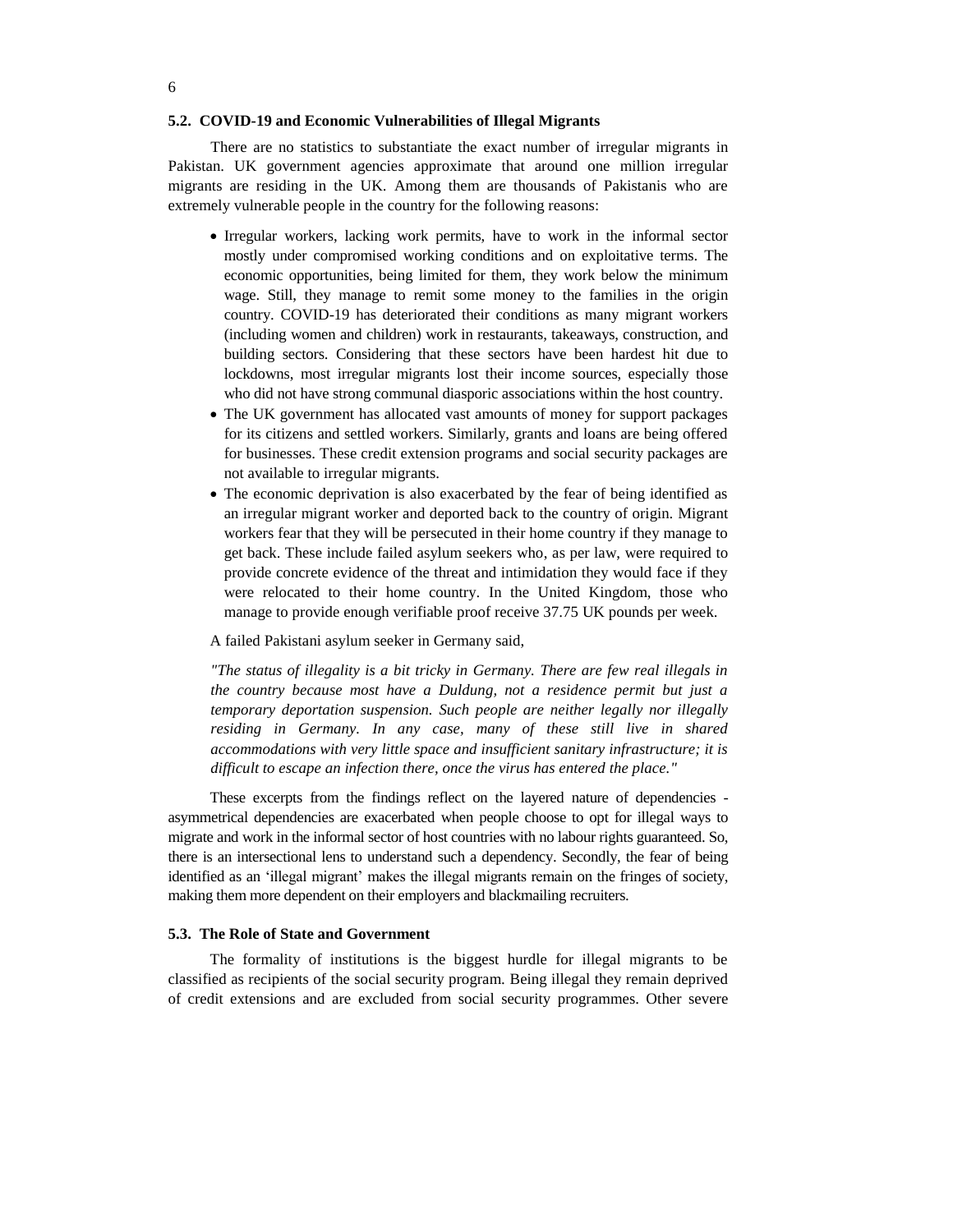implications occur in the form of more structural dependence on exploitative employers, masters, and recruiters with minimum negotiating power.

The situation is not too bad when it comes to Italy as one 35-year-old irregular migrant working in the agriculture sector for the cultivation of vegetables since 2011 shared the following text.

*"Yes, I got infected, and I was scared of dying. The attack was not as severe the way it was all over Italy. The government showed full support by providing instructions about SoPs, but there isn't any system in place for the illegal migrants. We were strictly disallowed social mobility, due to which I stayed at home for one month. But I had to earn and send money back home as well. Thankfully, my employer allowed me to work informally, but the timings of the work were reduced and staggered. After one month of staying home, he allowed me to work for 15 days a month, and for the rest, I was at home. Considering the financial pressures we face, the employer also paid us full salaries during the COVID-19."*

A respondent working informally in the agriculture sector of Canada explained the facilitating role of the diaspora.

*"Yes, informal systems such as Pakistani diaspora or local civil society raise funds, identify us, and reach out to us, but who are we? How can we be located and reached out? Is there any guarantee that all of us are being helped by such informal networking? No, it is high time that we should be considered a recipient of State's package programs as we have spent years here without being paid for the amount of hard work we put in."*

Reflecting on the situation during the COVID-19 crisis, a US-based migrant who has eventually received a work permit claimed:

*"Most people lost their jobs during the pandemic, and I also lost my job too, but the government paid social security in the form of cash. Unlike others, I was a social security cash recipient because I received a work permit a few years ago. Those who didn't have a work permit were working in different restaurants for survival."*

## **5.4. Coping Strategy, If Any?**

The following excerpts suggest that the coping strategies are based on social capital, which results from informal networking with other illegal migrants, or with some legal migrants, or in general with the diaspora communities, especially the Pakistani community. Their need for economic survival on social capital is again short-lived and transient and is a serious concern for the state of structural and asymmetrical dependencies.

One Greece-based illegal migrant, while reflecting on the adhocism of coping mechanisms shared the following:

*"The coping strategies vary from one destination country to another. In some regions, we may find some close relatives and take refuge with them, but in most*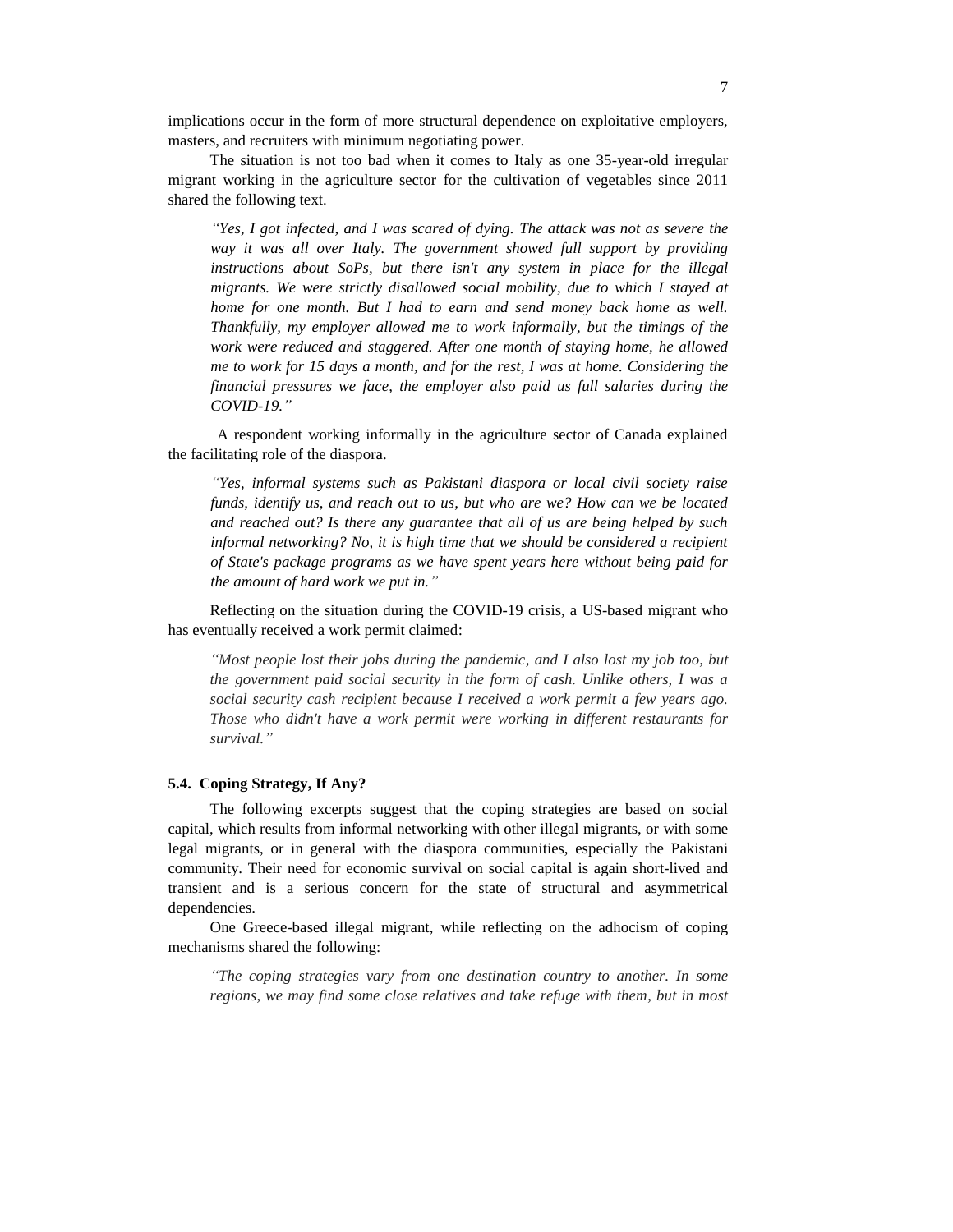*cases, we spend time in safe houses while working in agri-fields and getting minimum wages. The masters are manipulating us since we have no legal status. Some among us give up the aspirations and voluntarily repatriate back home. Some get refugees in refugee camps. Let me reassert; the situation is very bleak for us."*

Speaking about social capital as a coping strategy, one US-based illegal migrant responded:

*"Yes, the Pakistani community fully supported people financially during the COVID. The owners of different buildings were soft on people regarding payment of rent during the pandemic."*

Similarly, Germany-based respondent stated:

*"The people who have legal status fully support illegal migrants as they work with and for them as domestic help in their homes, in stores, in small companies, and in agri-lands. The employers also provided them with monthly food staples and cash."*

## **5.5. Securitisation of Border**

Strict surveillance and tough security across borders have restricted peoples' crossborder movements via legal routes, due to which people opt for irregular migration. COVID-19 is thought to have reduced such mobility further, but the respondents who worked in small farmland in Germany said that the numbers have not decreased and despite the pandemic, people are willing to risk their lives; due to conflict, forceful evictions, and despair, and mainly in the hope of opportunities and better living conditions abroad. He also wished that governments should relax the tough security measures to ease cross-border movements, which will also help in reducing the risks associated with life-threatening journeys of the irregular migrants.

Restriction on socio-spatial mobility is another critical aspect of the security measures over the borders. Such restrictions lead to subaltern identities being controlled, being under constant surveillance, and being under subservience, aggrandising their vulnerabilities to the point of opting for illegal channels for their socio-spatial mobility.

#### **5.6. The Role of Federal Investigation Agency (FIA**)

The respondents were critical of the FIA, which is tasked with combating human trafficking and the smuggling of migrants in Pakistan. Regarding illegal migration, its mandate specifies the prosecuting, punishing, and preventing human trafficking and illegal migration.

The FIA's website<sup>5</sup> claims of arresting 18 most wanted traffickers and smugglers in 2018 with the finalisation of 6343 cases out of a total of 7037 cases. However, the state institution maintains silence on the number of illegal Pakistani migrants residing in foreign countries and the health and socio-economic issues that the irregular migrants face.

 $\overline{\phantom{a}}$ 

<sup>5</sup> http://www.fia.gov.pk/en/ahtc.php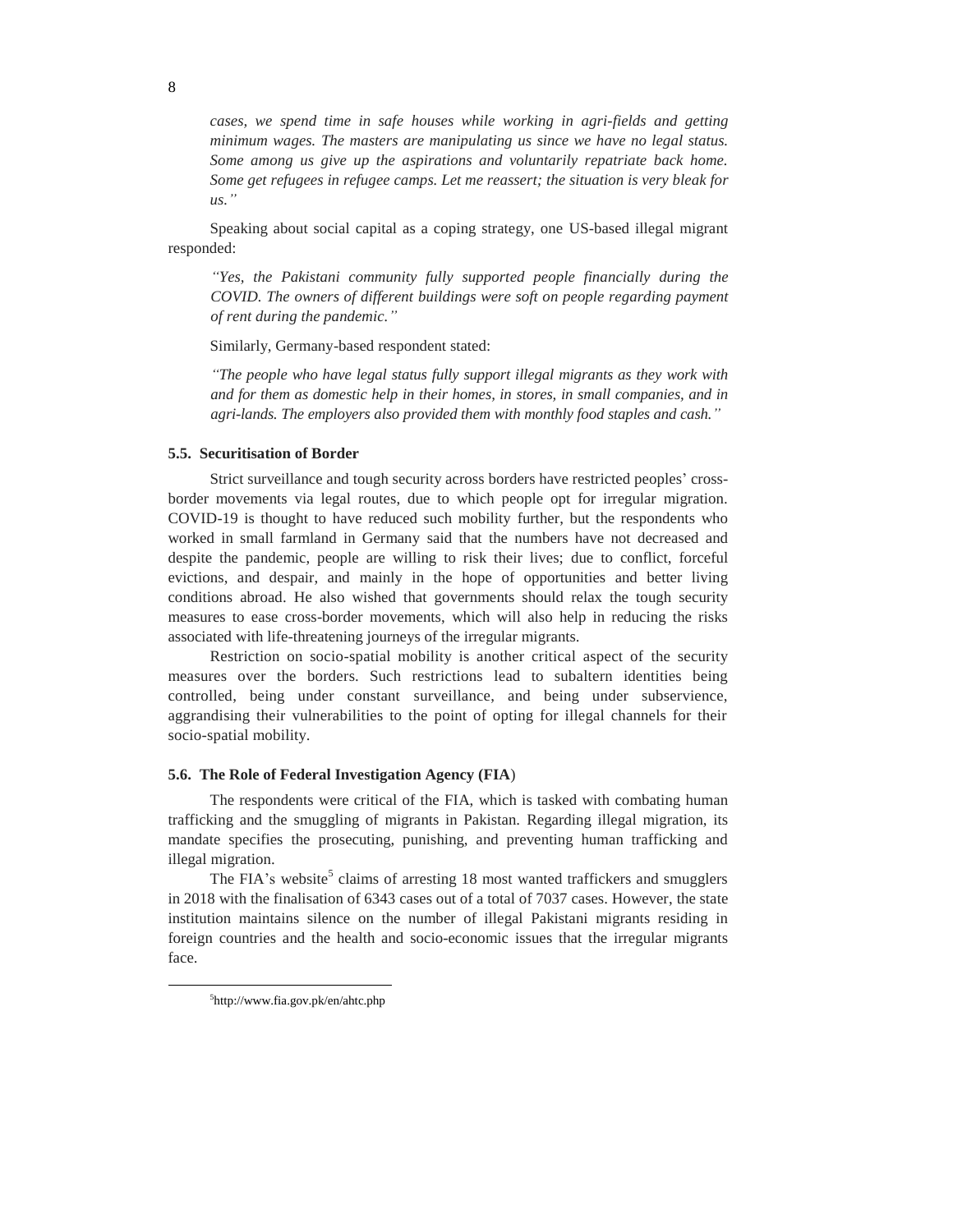#### **5.7. The Vulnerably Poor**

The notion of vulnerably poor, interplays with the concepts of; vulnerability, dependency, and the structuration thesis. A report published by Rights & Security International titled 'COVID-19: A tool kit for Civil Society Partners<sup>,6</sup> in 2020 provides a detailed classification of the vulnerably poor who have been adversely impacted by the worldwide lockdown situation. Speaking particularly of illegal migrants, the report outlines severe consequences for the following reasons, also reflective of the situations for illegal migrants interviewed for the current research.

- The lockdown situation has compelled massive migration from host to origin countries, which in addition to creating financial issues, has also increased the susceptibility of transmitting infection.
- Many migrants with illegal status are not qualified for health services, such as those in the UK are not nominated as formally employed workers under the UK's National Health Service. Hence they are excluded from the state's social security programs, testing, and prevention.

# **5.8. The Need for Doable Interventions**

Based on the findings of the research, interventions are required. The forms of doable interventions in contemporary situational settings of the country are as follows:

- The countries, including Pakistan, have migrants stranded in overcrowded spaces due to a lack of autonomous resources. Given the situation, the origin and host countries must relax the stringent conditionality of documentation, formal employment, legal status, and work permits as qualifying criteria to benefit from relief programs and packages.
- The lockdown had disproportionate effects on the vulnerably poor. The institutionalised policies and frameworks compounded by the preventive measures under COVID-19 are already marginalising the poor. In this situation, mapping the vulnerably poor and including illegal migrants into the policy ambit is the need of the hour.
- Building alliances between the state institutions and civil society is important to devise socially responsive and contextual policies.
- For failed asylum seekers, the cases should be reconsidered, and the host countries should relax border-mobility restrictions.

#### **5.9. Visual Analysis**

 $\overline{\phantom{a}}$ 

Following extracts have emerged from the analysis of visuals extracted from short documentaries themed on illegal migration. For this study, we watched documentaries based on irregular and illegal migration, selected clips that reflect asymmetrical dependencies, and transcribed and translated these into English.

<sup>6</sup> https://www.rightsandsecurity.org/assets/downloads/RSI\_COVID-19\_toolkit\_\_ENGLISH\_29JUNE.pdf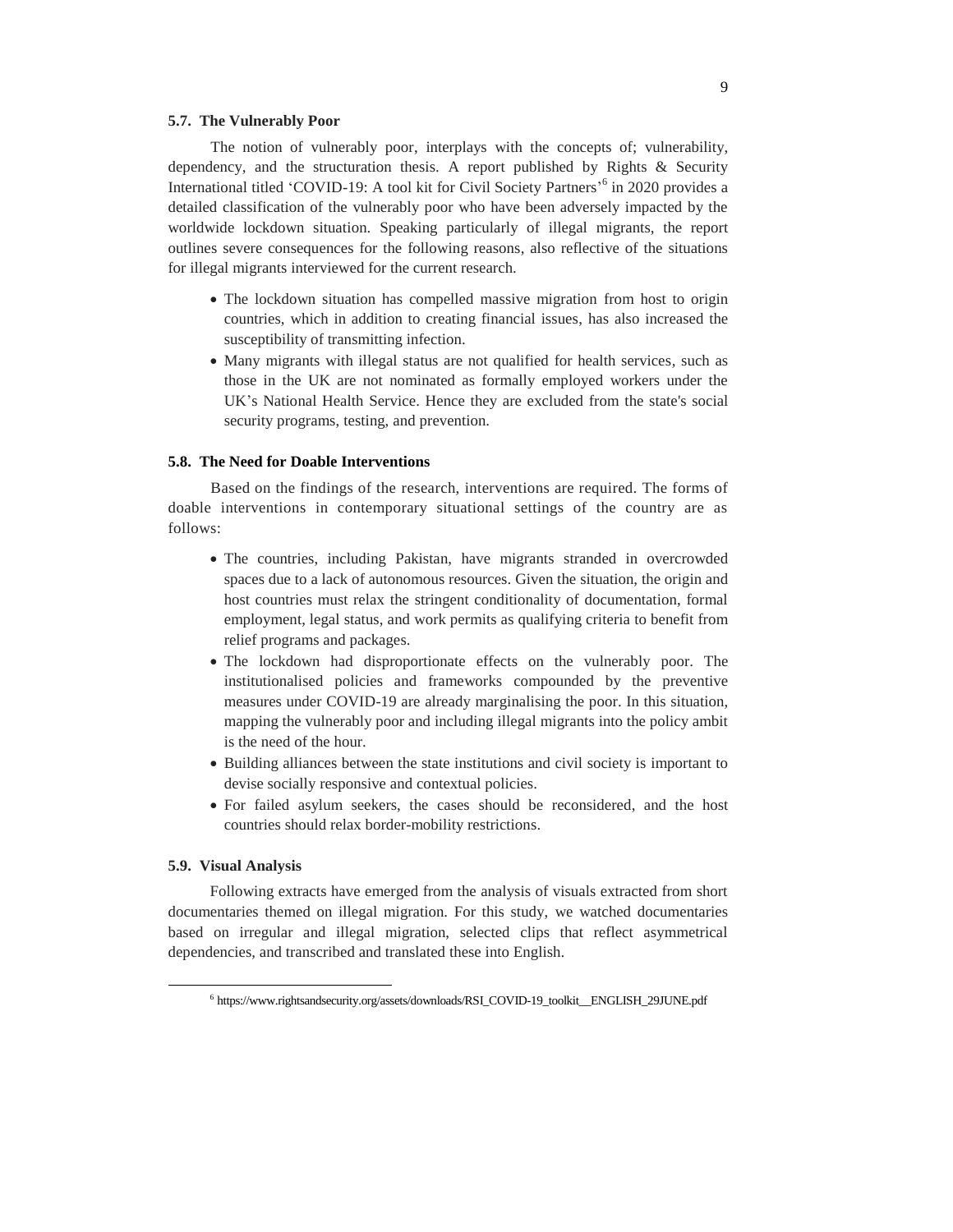# **Case 1**:

#### *[voiceover]*

Frustrated with the lack of opportunities and searching for a more fulfilling life, 21 years old young man embarked upon his journey with the help of a local agent.

*"He told me that I would have to work for 8 hours a day six days a week for which I will receive Rupees 40,000 a month." (illegal migrant survivor)*

#### *[voiceover]*

But this was a lie. Upon arrival in Turkey, the traffickers demanded more money from his family and tortured him.

*"They didn't give us food. They inflicted torture on us and kept us locked in a hall with over 250 people." (illegal migrant survivor)*

#### *[voiceover]*

Some 15 days into this ordeal, the traffickers sent his father a picture of him in which a huge nail was seen inserted in his foot. To save his only son, the father gathered around Rupees. 3 lac and paid the traffickers for his son's relief.

"*The youngsters here are a little naive. The son insisted that he wanted to go abroad, and we borrowed some money and made arrangements. And then we borrowed money again to have him released. My* 

*message to youngsters and parents is that they should stay home with contentment with what they have. No guarantee opting for such illegal ways of migration would ensure survival."(illegal migrant's father)*

#### **Case 2:**

#### *"He told me that he was very afraid. He asked me to let go of him and leave him in God's mercy, and I did." (deceased illegal migrant's mother)*

#### *[voiceover]*

This is the last time the mother heard from his son. The migrant left for Greece in August 2016, and the agent assured the mother that he would reach his destination safely, but this was a lie again. After his departure, the agent kept asking for more money; when there came the point that she couldn't pay him anymore, the news came.

*"The agent called me one day, claimed that my son had died. I went to our local authorities and demanded justice." (deceased illegal migrant's mother)*

#### *[voiceover]*

She fought her case, and some of the agents involved were arrested, but the loss of a son can never be healed.

#### **Case 3:**

*"First, we learned that our son was sick. We were unable to contact him. After two years, they (human traffickers) asked us to pay money for his return. I paid them twice, but my son didn't return. Eventually, I was told that my son had died. I don't even know when he exactly died." (illegal deceased migrant's father) [voiceover]*

His death has left the family devastated. The family holds the agent responsible for his son's death. "*I am dissatisfied with the role of investigating officials. I wanted to file a police complaint against suspected agents, but a police officer demanded a bribe. Eventually, I paid them money. But it took over a year to register a police complaint." (illegal deceased migrant's father )*

The extracts from interviews of documentaries as stated above reveal the process of irregular migration in the following stages.

 **First Stage**: Information about local agents. The information is circulated through informal networking such as families, friends, and neighbours. The agents and recruiters create a word of mouth among young men about affordable and safe routes to reach foreign destinations. The informal dissemination used by recruiters and agents is also inter-generational which builds further as a result of vertical and horizontal social linkages through close friends and family friends.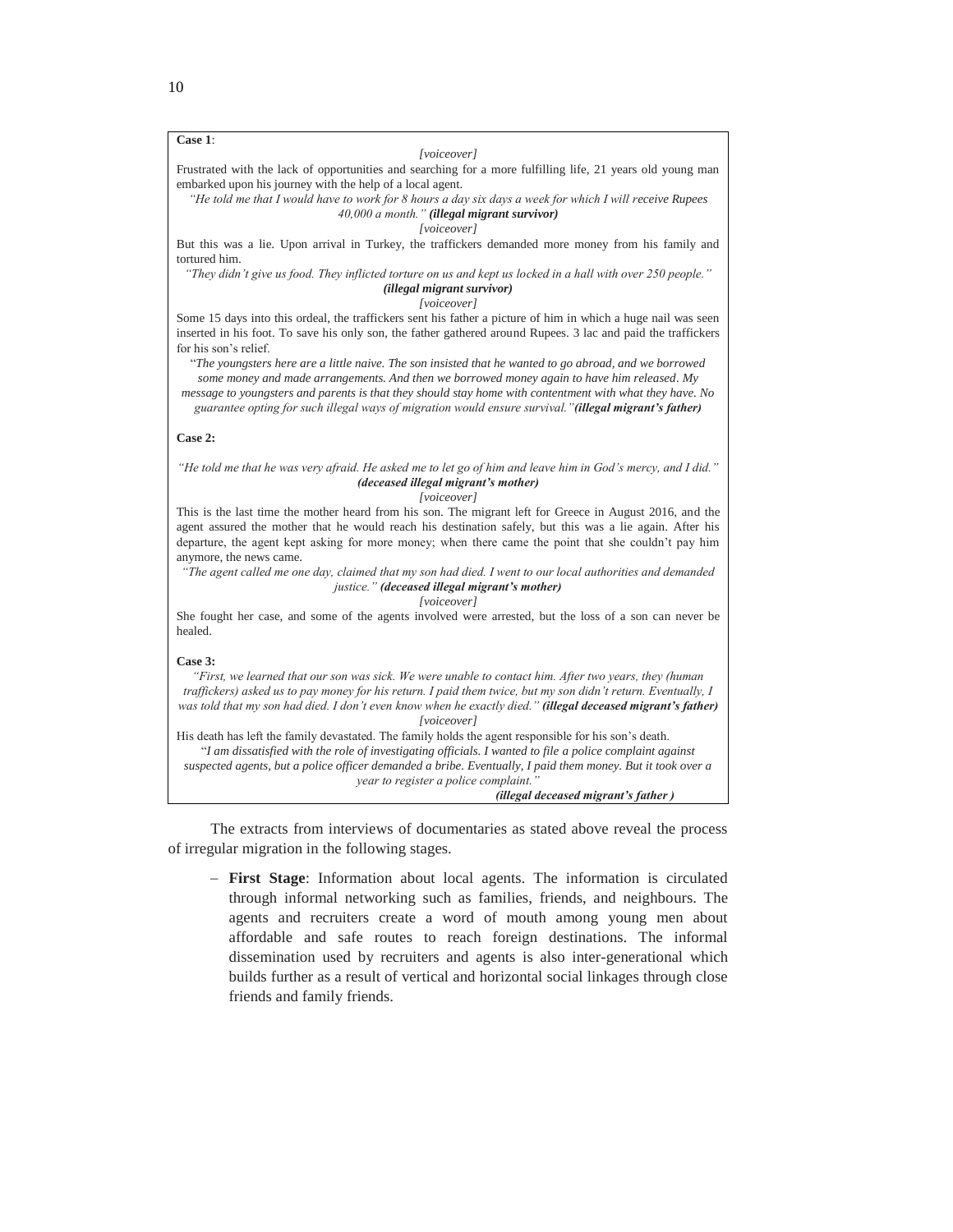- **Second Stage**: Extraction of money from locals by agents for preparation of forged documents and transportation.
- **Third Stage**: Unsafe voyage by sea.
- **Fourth Stage**: Kidnapped and kept as captives for ransom money from families.

Based on these stages and verbatim narratives under the heading of visual analysis, the following asymmetrical dependencies have been identified:

- The dependence of natives on a local agent who functions through building informal coalitions with human traffickers. The experiences of dependency are complex for both agents and the natives as agents depend on natives for money (by selling their services). The dependence of the natives on agents is owed to the former's quest to reach lucrative destinations. The dependence, however, is asymmetrical; the locals give in for a deal in which they are exploited and expropriated, even their lives are at risk.
- The data also reveals that upon reaching their destinations, the locals are kept hostage, violence is perpetrated against them, and ransom is demanded by the agents from the families of captives.
- The family borrows money to secure release their sons from agents and despite paying ransom amounts they are killed by the agents (as the 2 cases in the visual analysis shows).

The themes that emerged from the visuals speak of intersectional asymmetrical dependencies linked to poverty, vulnerability to poverty, structural inequalities, social power, material, and non-material exploitation. Also, the findings conform to the existing body of literature on asymmetrical dependencies which speak of resource exploitation, security issues, aspirations for a better quality of life, and the role of informal institutions in propagating asymmetrical dependencies.

# **6. CONCLUSION**

The paper attempted to highlight the reasons for illegal migration experienced by people who had migrated to Western countries. The sampled respondents were from Greece, Germany, UK, Italy, and North America, who talked about the socio-economic conditions compelling them to opt for irregular migration. The study also describes the legal and socio-economic challenges the respondents have faced due to COVID-19. Based on the research results, we recommend that the governments should intervene to alleviate the suffering of irregular migrants during the ongoing pandemic. The forms of doable interventions include;

First, the countries, including Pakistan, have irregular migrants living in overcrowded spaces due to a lack of resources to self-sustain themselves. In the wake of this reality, the origin and host countries must relax the stringent conditionality of documentation, formal employment, legal status, and work permits as qualifying criteria to avail the relief programs and packages.

Second, the lockdowns had a disproportionately larger impact on those who are vulnerable to poverty. The institutionalised policies and frameworks compounded by the preventive measures under COVID-19 are already marginalising the poor. In this